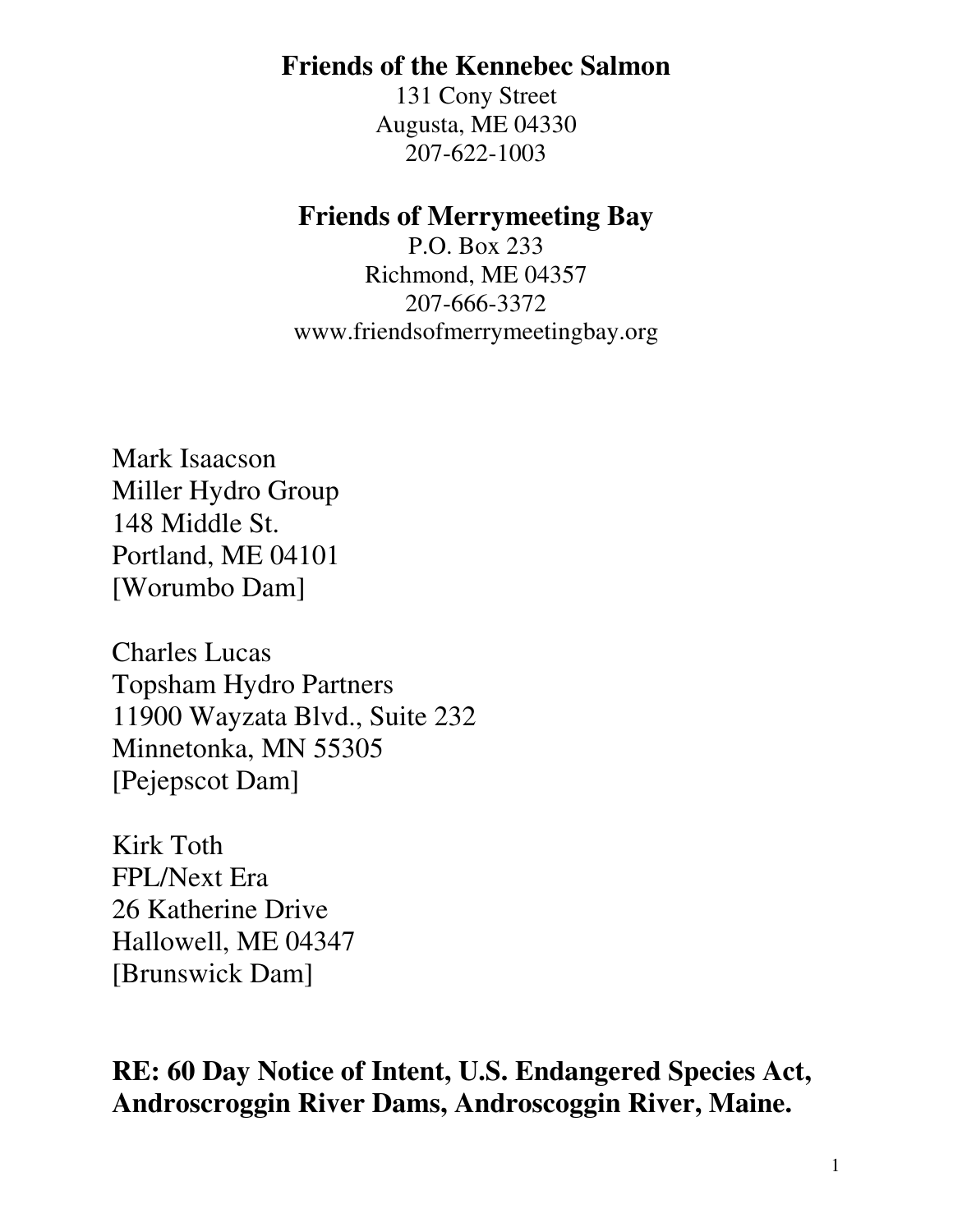### Dear Sirs,

This letter is being sent to provide you with 60 days notice of our intent to file suit against you for violations of the U.S. Endangered Species Act at the Worumbo, Pejepscot and Brunswick dams on the Androscoggin River in Lisbon, Topsham and Brunswick, Maine.

Atlantic salmon in the Androscoggin River are protected under the U.S. Endangered Species Act. Section 9 of the ESA prohibits the "taking" of any endangered species. 16 U.S.C. § 1538(a). The Act defines the term "take" to include "harass, harm, pursue, hunt, shoot, wound, kill, trap, capture, or collect, or to attempt to engage in any such conduct." Id. § 1532(19). The term "harass" is defined as "an intentional or negligent act or omission which creates the likelihood of injury to wildlife by annoying it to such an extent as to significantly disrupt normal behavioral patterns which include, but are not limited to, breeding, feeding, or sheltering." 50 C.F.R. § 17.3. The term "harm" is defined as "an act which actually kills or injures" wildlife, [which] . . . may include significant habitat modification or degradation where it actually kills or injures wildlife by significantly impairing essential behavioral patterns, including breeding, feeding or sheltering." Id.

We believe credible evidence already exists which shows your dams are now causing a 'take' of Atlantic salmon under the ESA by failing to provide them with safe and effective downstream passage around the turbines of your dams.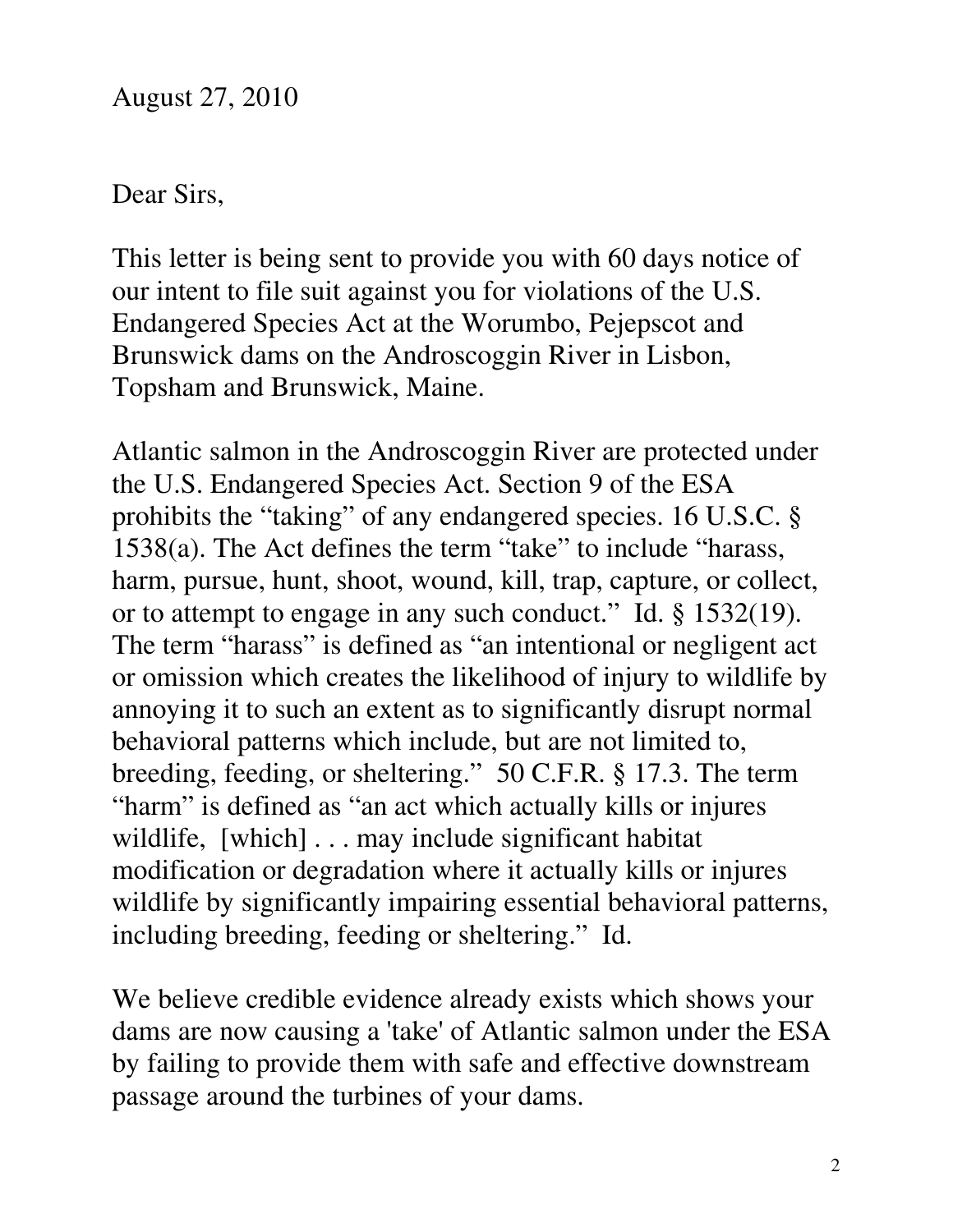## **I. Brunswick Dam.**

Records show downstream fish passage facilities at the Brunswick Dam have never been tested for effectiveness or efficiency. According to Maine DMR, the downstream fish passage facilities at Brunswick consist of an approx. 18 inch diameter pipe situated between the two turbine intakes of the dam. Maine DMR stated in a 2007 status report: "The downstream passage facility at the Brunswick Dam is between two turbine units, a poor location. Downstream attraction flows guide migrating adults and juveniles to the turbine units and the upstream passage [entrance]."

In 2010, Maine DMR further stated: "The downstream passage is an 18" (est.) pipe between turbines 1 & 2. Juvenile alosine and adult fish species that fit between the [upstream fish] trap grating may pass downstream when the fishway is operating though my observation is that few fish pass downstream in that manner. Due to the lack of FERC requirements at the time there were and still are no required studies for up or downstream passage for any species." (Michael Brown, Maine DMR Androscoggin River restoration coordinator, email to Douglas Watts, January 27, 2010.) Given the size and intended function of the grate at the upstream exit of the upstream fishway at Brunswick, it is unlikely that adult Atlantic salmon kelts would be able to pass downstream through the grate and use the upstream fishway as a downstream passage method.

# **II. Pejepscot Dam**

The Pejepscot Dam uses surface bypass weirs as an alternative to turbine passage. However, studies conducted in 1996 by the Pejepscot owner show these bypass weirs are ineffective at guiding downstream migrants away from the turbines.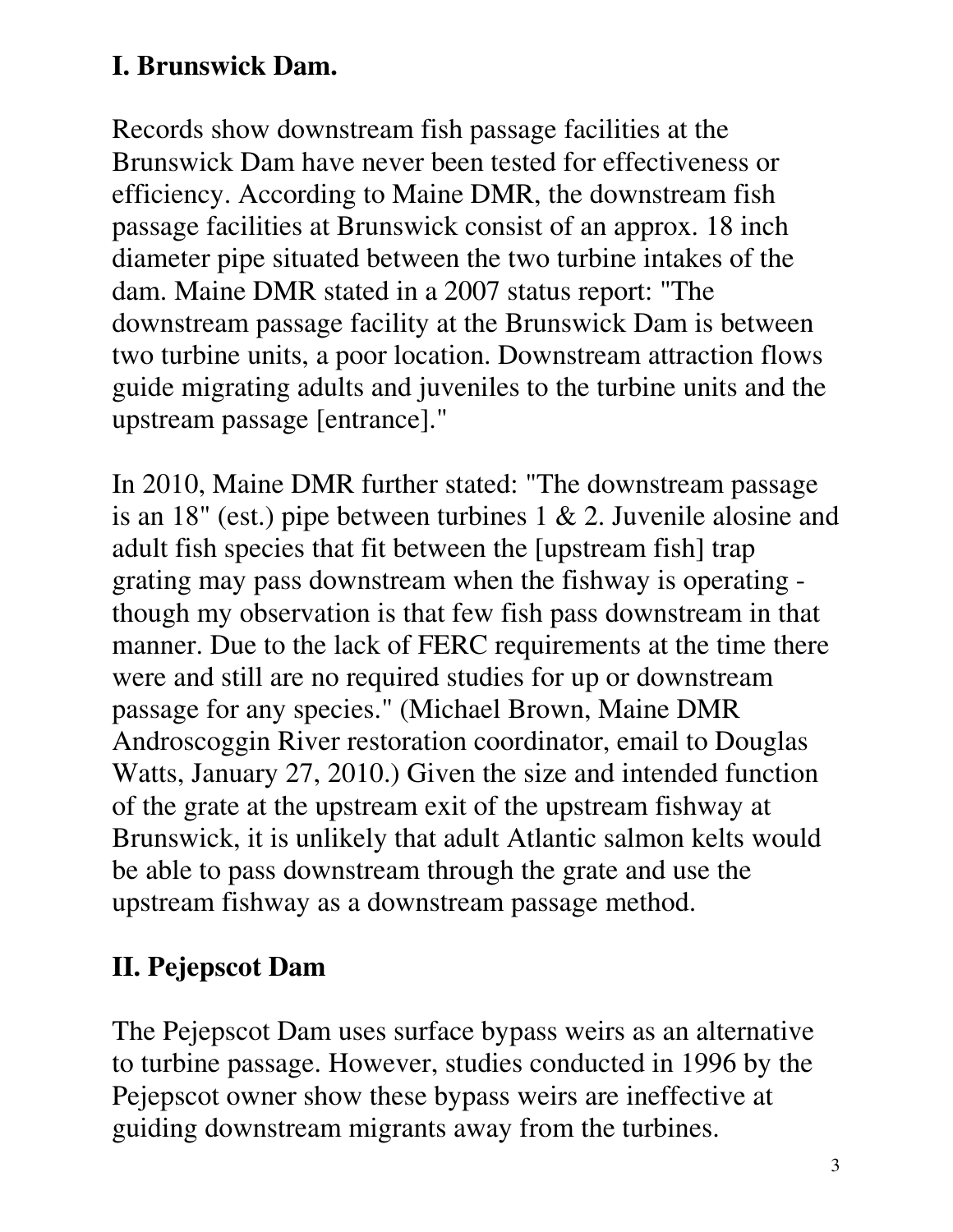Downstream passage studies using juvenile alewives were conducted at the Pejepscot dam in 1996 and produced useable data for the species. These studies showed a significant amount of turbine entrainment, with the licensee estimating that 34 percent of the total test population of juvenile alewives passed through the turbines and did not use the downstream fish passage facility. [Order Approving Modifications to the Downstream Fish Passage Facility and Operation Plan, Pejepscot Dam, August 19, 1997, 80 FERC ¶ 62,160]

Based upon this 1996 study, the U.S. Fish & Wildlife Service informed the licensee by letter on April 11, 1997 that the study results "fall far short of the passage efficiency goal of 90 percent." The Maine DMR made the same finding by letter dated March 14, 1997. The USFWS letter further stated that additional studies were necessary to calculate survival of juvenile alewives which pass through the turbines. These studies were never conducted. FERC records show the licensee has conducted no further downstream passage studies at the Pejepscot dam for any species since 1996 and no studies are contemplated or scheduled in the future. Downstream fish passage effective studies for Atlantic salmon have never been conducted at the dam. By letter dated June 18, 2009, Maine DMR states: "Even though we are requesting downstream fish passage facilities be operational for Atlantic salmon, we defer requesting downstream kelt and smolt studies to a later date."

## **III. Worumbo Dam**

Like Pejepscot, the Worumbo dam uses surface bypass weirs as an alternative to turbine passage. According to annual licensee reports filed with FERC and state and federal fisheries agencies, no downstream passage efficiency or effectiveness studies have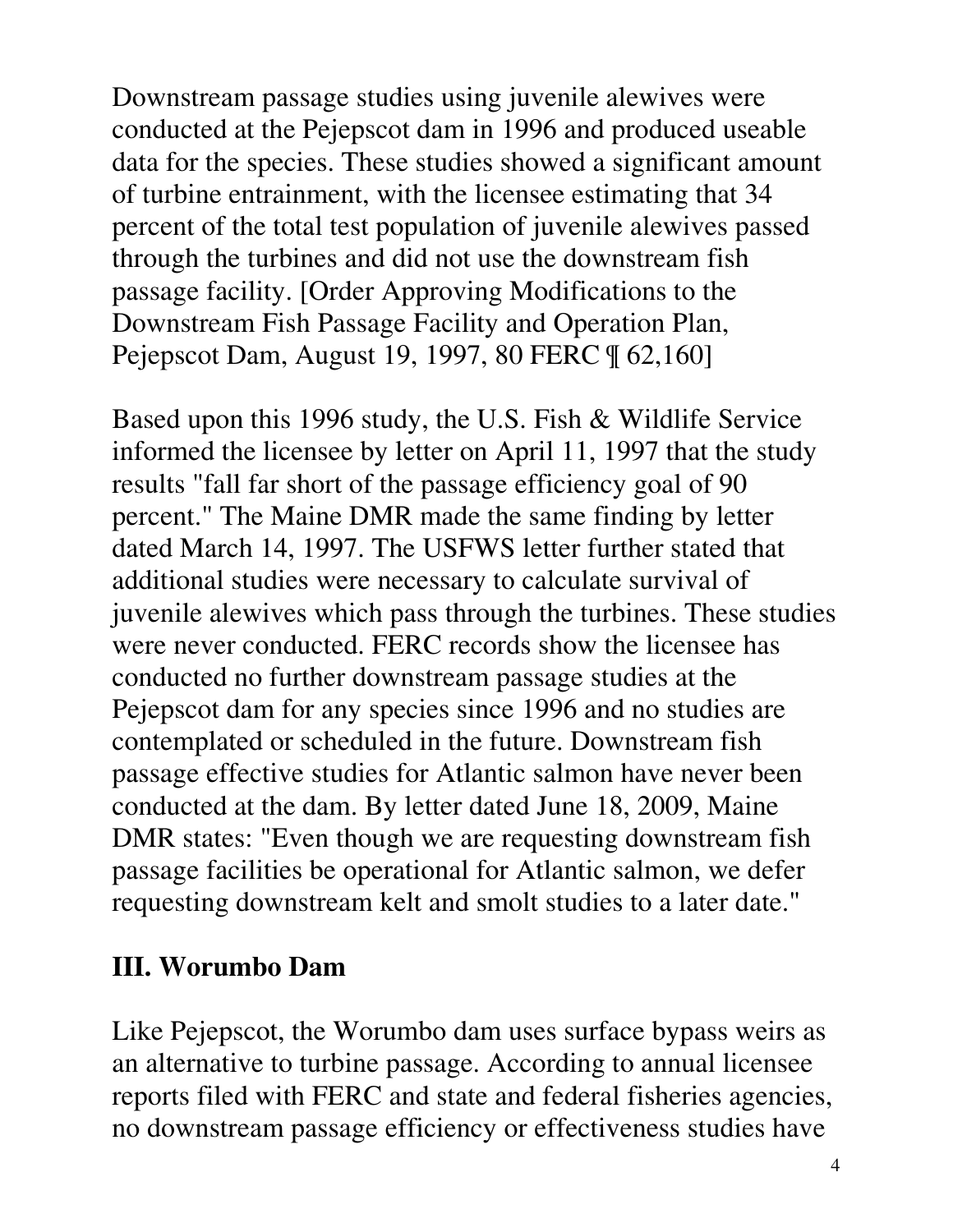ever been conducted for Atlantic salmon at the Worumbo Dam. Downstream passage studies for juvenile alewives were attempted several times at the Worumbo Dam during the 1990s but failed to provide meaningful data. [Order Approving Recommendations on Fish Passage Studies, Worumbo Dam, Nov. 12, 1998, 85 FERC ¶ 62,089.] Records show that since 1998 the Worumbo Dam licensee has given up attempting to conduct any efficiency or effectiveness studies of the downstream bypass for any species at the Worumbo Dam.

## **IV. Ongoing ESA Violations**

It is well accepted in the general scientific literature that Atlantic salmon and other diadromous fish species are frequently killed or injured when forced to migrate through dam turbines. Turbine mortality tends to increase as the body length of the fish increases. For this reason, large-bodied fish such as adult Atlantic salmon are particularly vulnerable to mortality and injury in dam turbines. This is why downstream passage systems at hydroelectric dams are designed to guide migrating fish away from the project turbines.

Official submissions by the owners/agents for the three dams and official submissions by state and federal agencies during the past 20 years show that the downstream bypass systems which exist at the Brunswick, Pejepscot and Worumbo dams were never intended or designed to achieve 100 percent survival of migrating fish, including Atlantic salmon, nor is there any evidence that these installed systems actually achieve anything approaching 100 percent survival of Atlantic salmon or any other fish species at the dams.

None of the downstream passage systems at the three dams have ever been tested for their effectiveness for adult or juvenile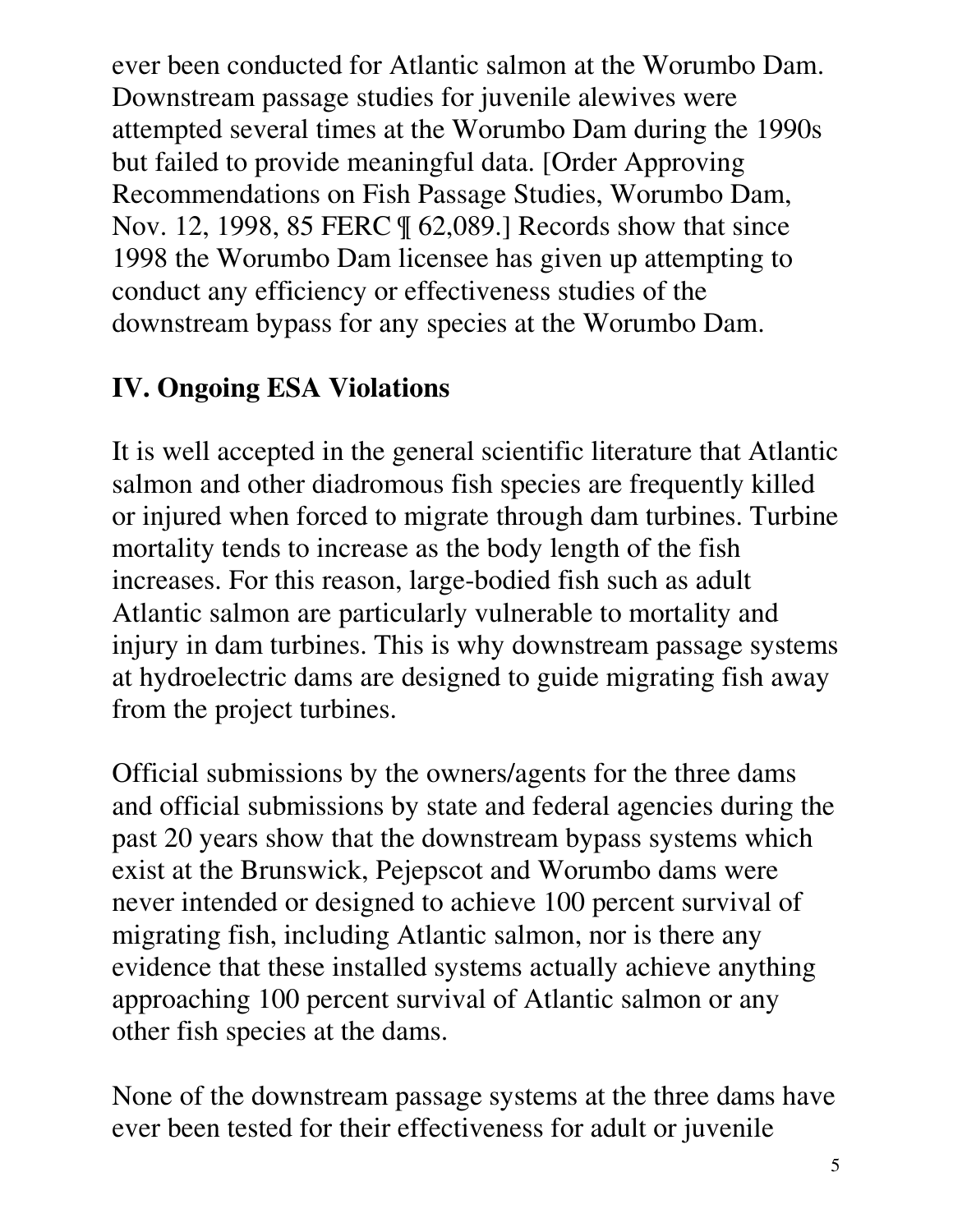Atlantic salmon. The Brunswick downstream passage facility has never been tested for any species. The Worumbo Dam downstream fish passage facility has never been effectively tested for any species. The Pejepscot Dam downstream fish passage facility has been tested only once, using juvenile alewives as test subjects, and its effectiveness for this species and life stage was found to fall far below USFWS and Maine DMR passage effectiveness goals for anadromous fish. Even the USFWS' stated goal for passage effectiveness (90 percent survival per dam) falls far short of that required under the take provision of the ESA. Simple arithmetic shows that even with 90 percent passage survival at each dam, the cumulative survival for migrants passing all three dams would be only 72.9 percent, creating a cumulative mortality rate of 27.1 percent.

A new document issued jointly by NOAA, USFWS, Maine DMR and the Penobscot Indian Nation, titled "Atlantic Salmon Recovery Framework: August 2010 Draft," states at 42: "In order for habitat to be considered accessible, it must be in an area where .... Anthropogenic barriers have the following characteristics: Cumulative downstream fish passage efficiencies of all barriers are 95 percent or greater unless sitespecific demographic studies demonstrate other targets are sufficient to allow for recovery ..." There is no credible evidence showing the existing downstream facilities at the three Androscoggin River dams meet this performance standard.

We believe the above evidence shows the Brunswick, Pejepscot and Worumbo Dams are now in violation of the 'take' provision of the ESA for Atlantic salmon, specifically the prohibition against harassment of Atlantic salmon, which is defined in the ESA as "an intentional or negligent act or omission which creates the likelihood of injury to wildlife ..."; and the 'harm' prohibition, which is defined in the ESA as "an act which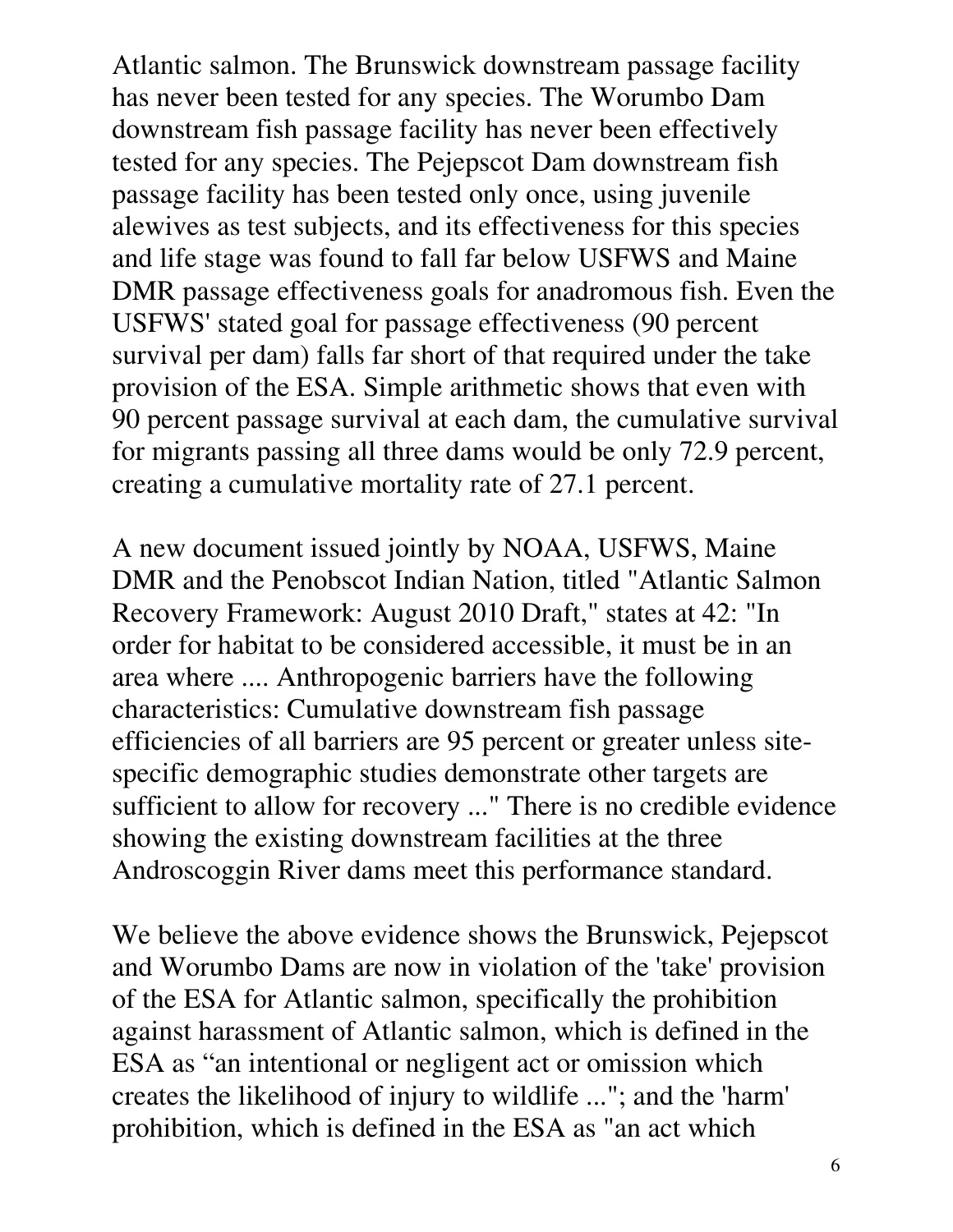actually kills or injures wildlife ..."

Without a properly issued Incidental Take Permit under Section 10 of the ESA, the legal bar under the ESA for Atlantic salmon mortality and injury at these dams is zero. We believe there is credible evidence showing the mortality and injury caused to Atlantic salmon at these dams is greater than zero.

## **V. Section 10 of the ESA**

We are aware the Androscoggin dam owners have expressed an interest in beginning a consultation process with NOAA and USFWS under Section 10 of the ESA for the purpose of eventually applying for an Incidental Take Permit for the dams. By letter dated March 8, 2010 to Mary Colligan of NOAA, Topsham Hydro Partners and Miller Hydro Group state that they will need to spend at least the next three to five years conducting studies at the dams before filing any formal application to NOAA and USFWS for a Section 10 Incidental Take Permit.

Section 10(a)(2) of the ESA allows the Secretary to issue a permit for Incidental Take only after the formal submission of an application which includes a conservation plan that specifies:

"(i) the impact which will likely result from such taking; (ii) what steps the applicant will take to minimize and mitigate such impacts, and the funding that will be available to implement such steps;

(iii) what alternative actions to such taking the applicant considered and the reasons why such alternatives are not being utilized; and

(iv) such other measures that the Secretary may require as being necessary or appropriate for purposes of the plan."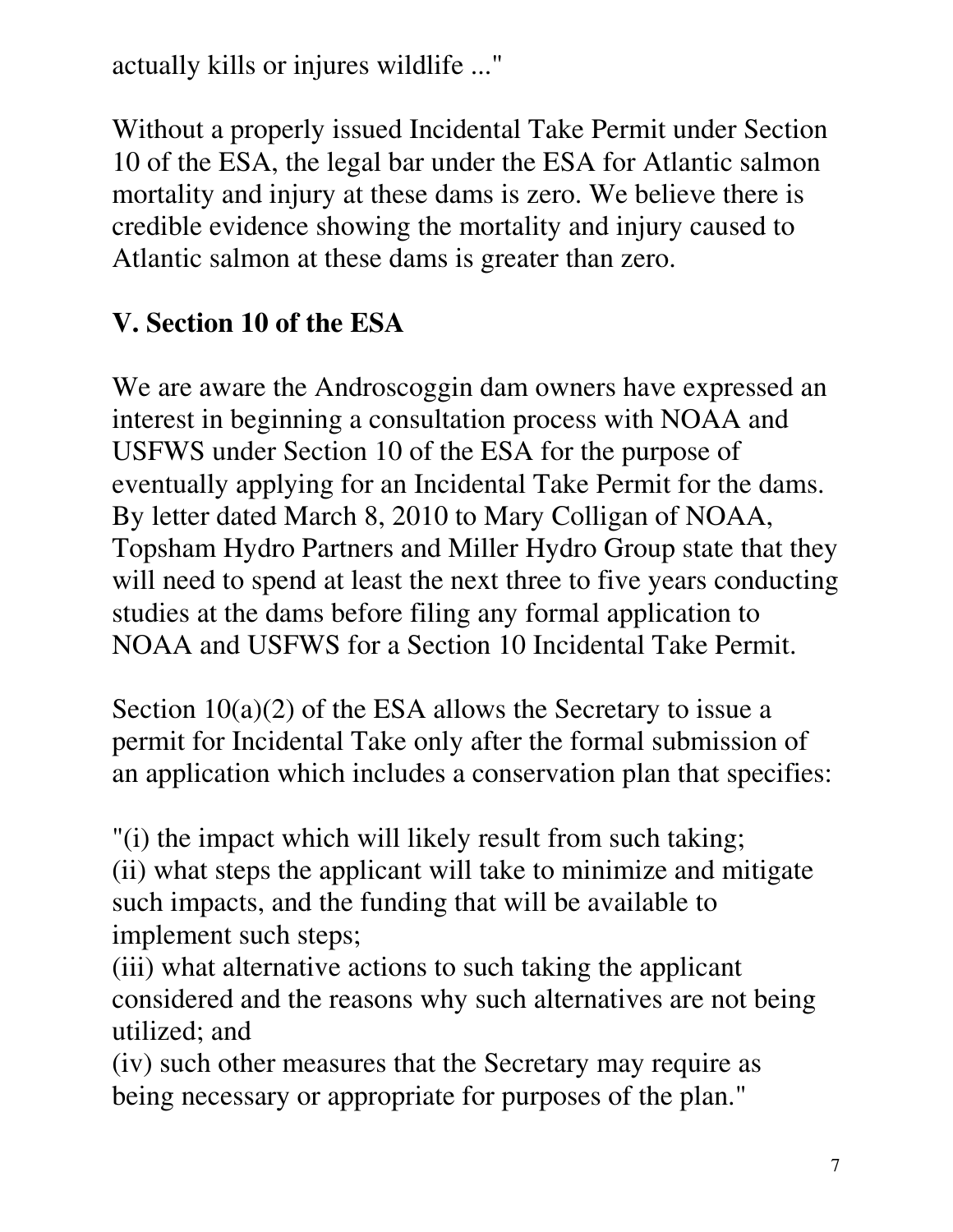Upon receipt of a formal application under  $10(a)(2)$ , Section 10(b) states:

"(B) If the Secretary finds, after opportunity for public comment, with respect to a permit application and the related conservation plan that—

(i) the taking will be incidental;

(ii) the applicant will, to the maximum extent practicable, minimize and mitigate the impacts of such taking;

(iii) the applicant will ensure that adequate funding for the plan will be provided;

(iv) the taking will not appreciably reduce the likelihood of the survival and recovery of the species in the wild; and

(v) the measures, if any, required under subparagraph  $(A)(iv)$ will be met; and he has received such other assurances as he may require that the plan will be implemented, the Secretary shall issue the permit."

To our knowledge, the owners of the Brunswick, Pejepscot and Worumbo projects have yet to file formal applications with NOAA and USFWS for Incidental Take Permits. Instead, as best as we can discern, the owners have proposed to NOAA and USFWS an ill-defined, yet very lengthy 'study period' of 3-5 years in order to gather data they believe would be useful for the submission of a formal application for a  $10(a)(2)$  Incidental Take Permit at some unspecified date in the future, a date which will come only after their own proposed 'study period' is concluded to their own satisfaction.

We believe that NOAA and USFWS have no authority under the ESA to grant the Androscoggin River dam owners such a lengthy 'study period' in lieu of formal submission of a Section 10 application. Section 9 of the ESA places a total bar against any ongoing 'take' of a listed species -- unless and until the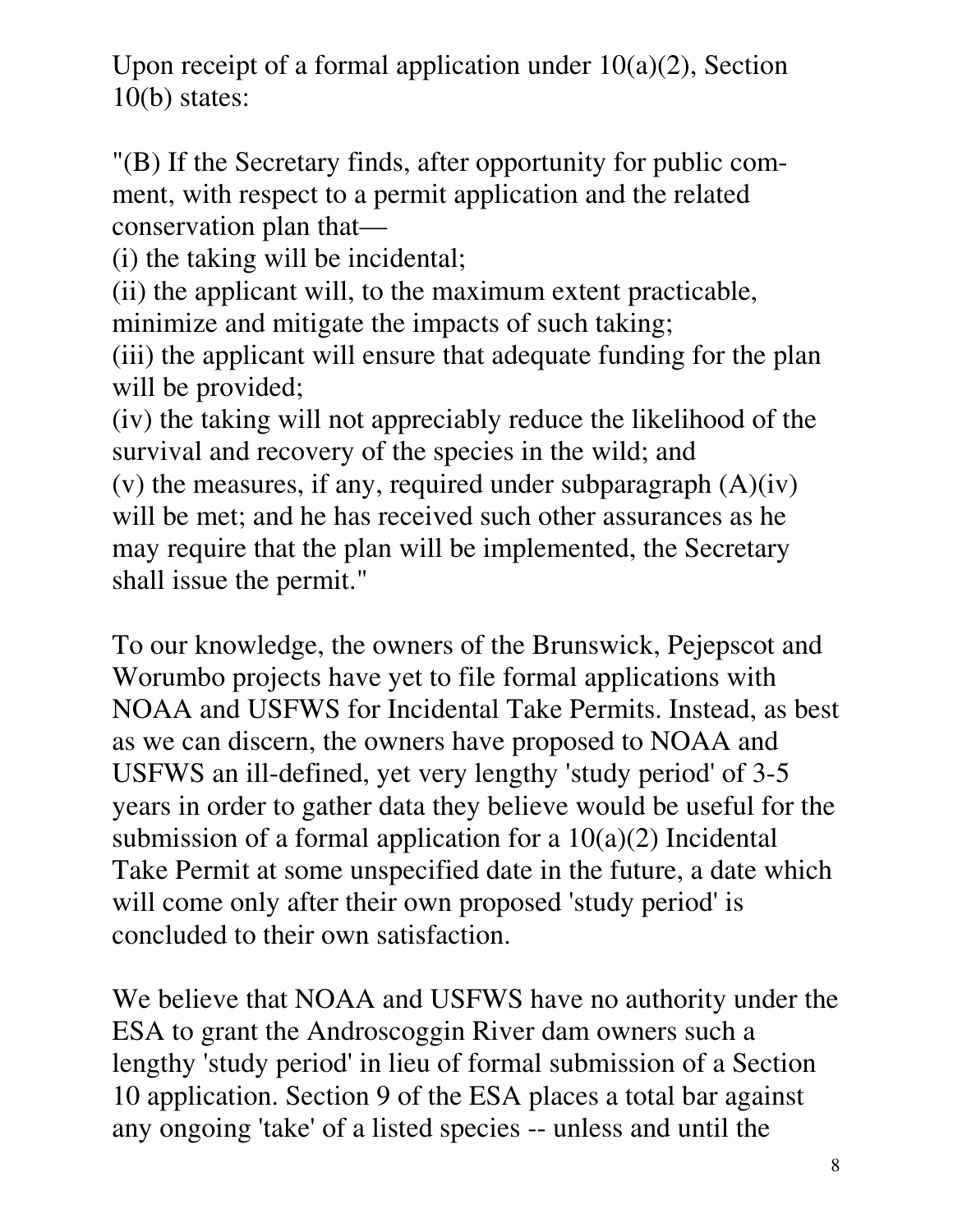Secretary has issued an Incidental Take Permit for such a 'take' in conformance with the procedures set forth in Section 10(a) and 10(b) of the ESA. The dam owners have not submitted to the Secretary a formal application for a Section 10 permit. The dam owners' March 2010 proposal appears to request that NOAA and USFWS completely exempt the dam owners from compliance with Section 9 of the ESA for a 3-5 year period (or longer) simply because the dam owners have recently expressed a generalized 'interest' in submitting a formal application for a Section 10 permit at some unspecified date in the future; and that they believe they need to spend the next 3-5 years gathering additional data before submitting a formal Section 10 application to the Secretary.

We interpret the plain language of Section 9 and 10 to mean that unless and until a Section 10 incidental take permit has been formally issued by NOAA and USFWS, and after the opportunity for public notice and comment, the 'take' prohibition under Section 9 remains in full effect.

Nothing in the ESA gives NOAA and USFWS the authority to informally grant the dam owners a blanket exemption from the Section 9 'take' prohibition because the dam owners have expressed to NOAA and USFWS a generalized interest in submitting a formal application for a Section 10 permit at some distant, unspecified point in the future. This interpretation would turn the plain language and intent of Section 9 and 10 on its head because a dam owner could just as credibly argue that it needs 10, 20 or 30 years to conduct studies before submitting a Sect. 10 application; or after conducting studies for 3-5 years, the dam owner could say that its studies, for any number of reasons, were inconclusive and the dam owners needs another 3- 5 years to conduct additional or follow-up studies, and to repeat this pleading ad nauseam.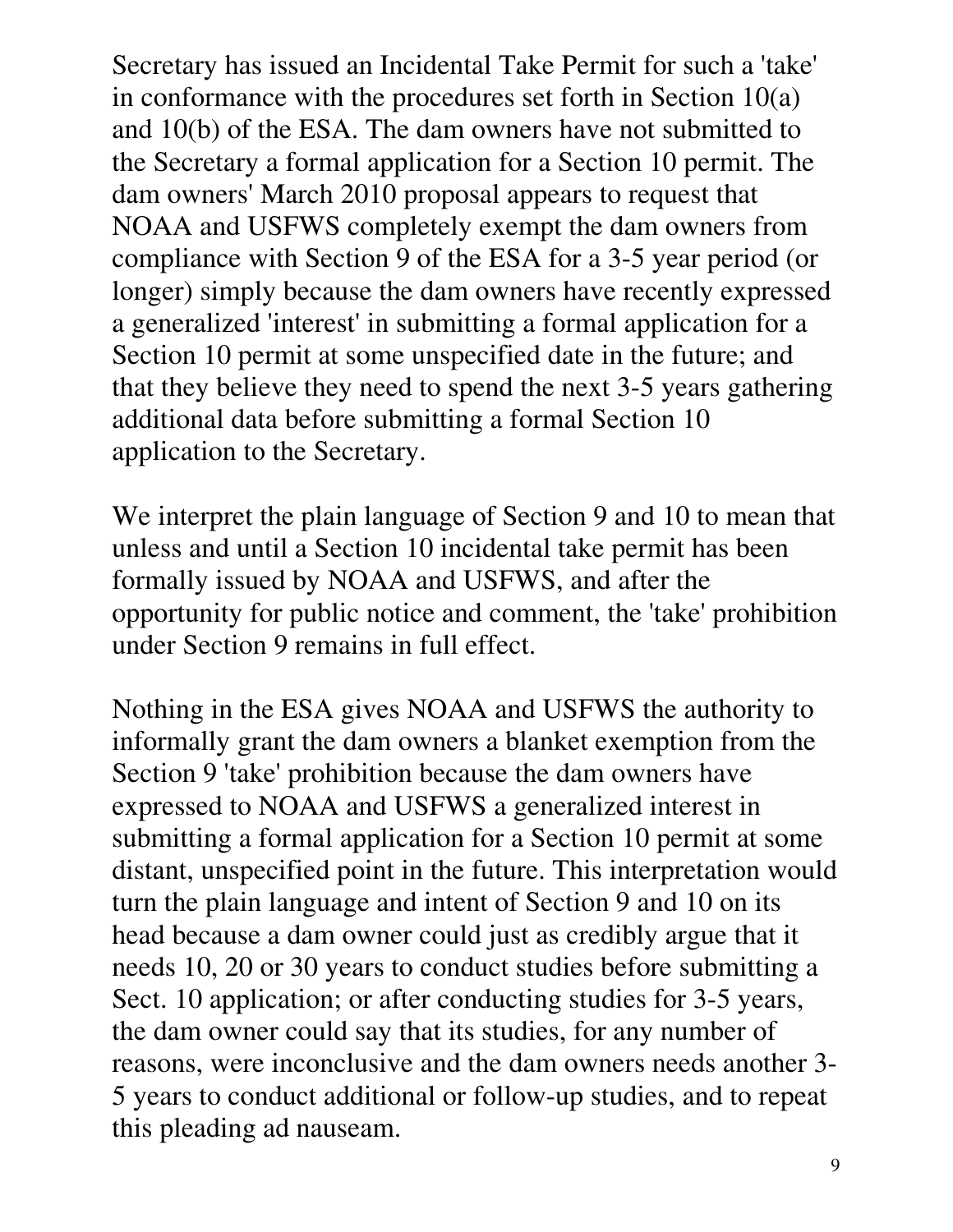By this time, the listed species could become extinct because of the ongoing take at the dams, thus relieving the dam owner of any requirement to submit a formal Section 10 application since there would no longer be any listed species in the river left to take. We believe Congress provided the plain language of Section 9 and 10 in order to prohibit, rather than encourage, this type of deliberate 'gaming the system.'

We also believe the proposal for 3-5 (or more) years of 'additional study' prior to formal submission of a Section 10 application is unwarranted because records show the owners of all three dams have already had one or more decades to study the effectiveness of their downstream bypass systems for Atlantic salmon but have repeatedly neglected to do so. Records show the Pejepscot Dam owner has been aware since 1996 that its own studies show a turbine entrainment rate of approx. 33 percent for juvenile alewives at the dam and that this data necessarily suggests a similar or greater entrainment rate for Atlantic salmon kelts and smolts (based upon the much larger body size of kelts and the larger body size of smolts as compared to juvenile alewives). There is no similar study data for Worumbo because its owner essentially gave up attempting to test the effectiveness of its downstream bypass after 1998. The Brunswick dam owner has never even tried to test the effectiveness of its downstream bypass, presumably because, according to Maine DMR, its federal license contains no requirement for effectiveness testing of its downstream bypass.

The basis of the request by dam owners to conduct 'studies' for 3-5 years prior to submission of formal Section 10 applications is that the dam owners lack information they believe would be useful in filing their eventual Section 10 application. Had the dam owners done these same studies during the past 10-20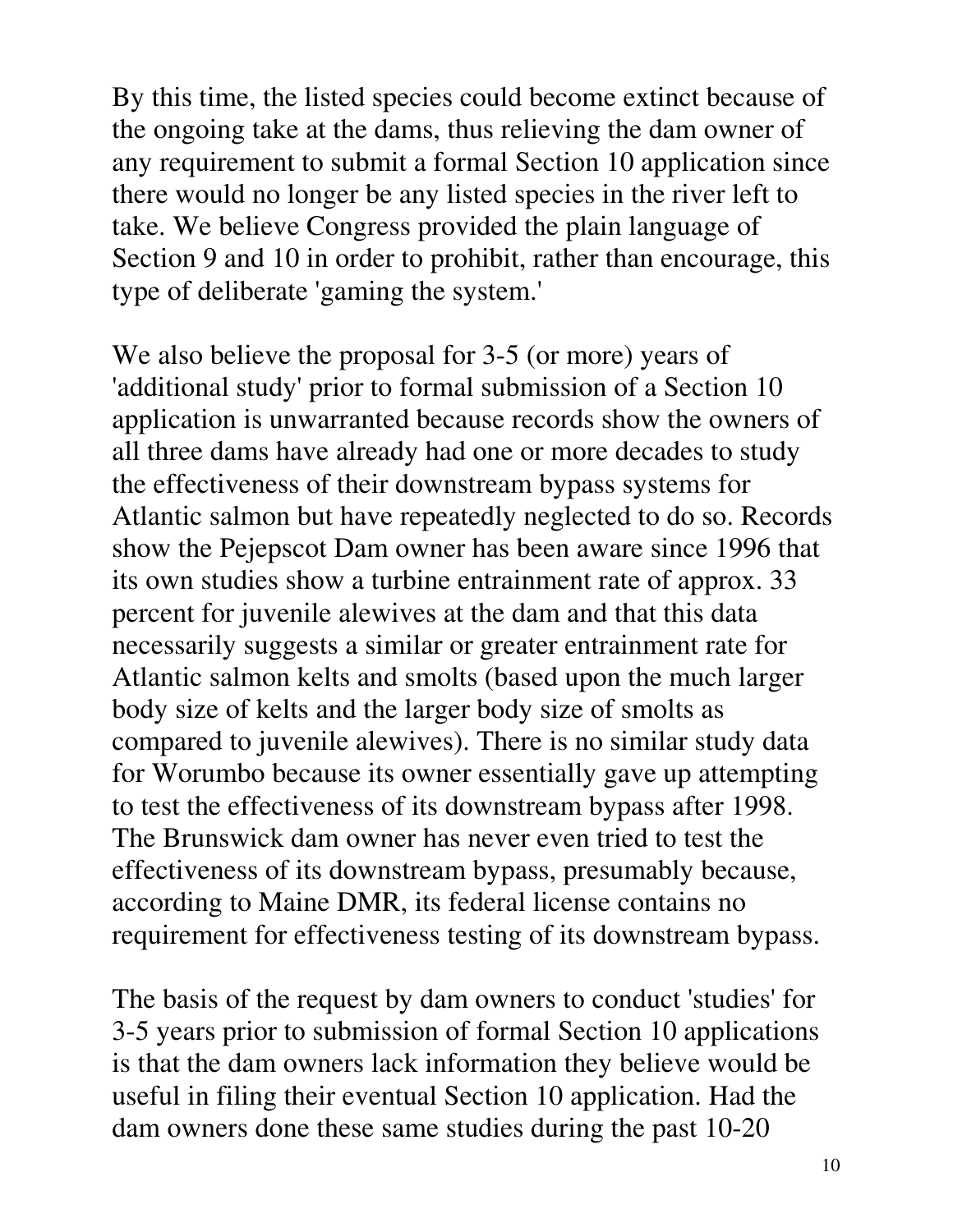years, which they were fully authorized and encouraged to do (nobody told them they couldn't), this instant request would be unnecessary. The only reason the dam owners allegedly lack this data is because they have knowingly and willfully refused during the past 10-20 years to go out and collect it. So, they are using their own willful negligence during the past 10-20 years as justification to ask NOAA and USFWS for an additional 3-5 years to collect this data, and to be granted a blanket exemption from Section 9 of the ESA while they do so. Even if NOAA and USFWS could grant the dam owners an informal, blanket exemption from the requirements of Section 9 for the next 3-5 years, such an exemption would be inappropriate since it is the dam owners themselves who are culpable for the lack of basic data they now claim they need to collect. This is the orphan's alibi.

Given the available data at these dams and the general scientific literature regarding the effect of turbine passage on Atlantic salmon and other fish, we believe a reasonable person would infer that the measured turbine entrainment rates at Pejepscot indicate the dam is now causing a 'take' of outmigrating Atlantic salmon; that the turbine entrainment rates for Worumbo are of a similar range and magnitude as found at Pejepscot because both dams rely upon similar bypass mechanisms; and that the turbine entrainment rate at Brunswick is likely much greater than at Pejepscot or Worumbo because of the primitive and limited nature of the downstream bypass at Brunswick, which according to Maine DMR consists of an 18 inch diameter pipe situated between the dam's two turbine intakes. Available data provides no credible evidence upon which to conclude these three dams are not now causing a take of Atlantic salmon in their turbines; and credible evidence shows these dams will continue to cause a take of Atlantic salmon until Atlantic salmon are physically prevented from gaining access to the turbines of these dams, or